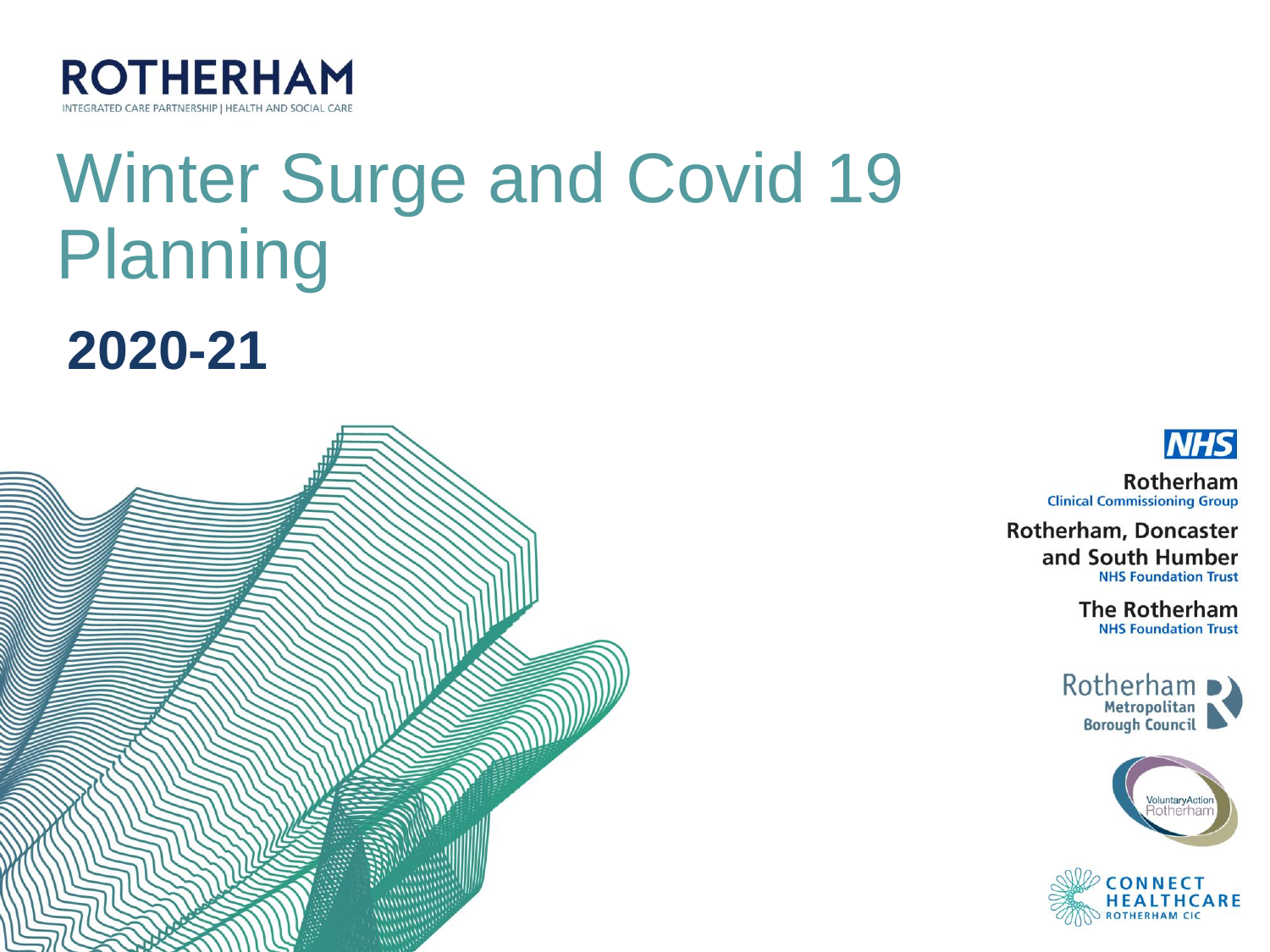# **What are our key system priorities for Winter**

#### **Primary Care**

- Deliver Home visiting service for suspected Covid
- GP Primary Care shift to digital consultations where possible
- Rotherham Primary Care site for Covid patients who require face to face services.

#### **Acute**

- Develop Additional Critical care capacity
- Continue Co-horting Flu and Covid –Amber, Red, Green
- Prioritisation of elective i.e. Urgent Cancer
- Continue to utilise local independent sector to sustain elective care.
- Adequate supply of PPE
- Additional short term Mortuary capacity to be maintained

### **Manage Flow Successfully**

**ROTHERH** 

- Continue 3 hour discharge processes:-
- Continued commissioning of Covid19 & Winter community beds System Capacity Manager:
- LOS reviews daily with focused reviews x 2 per week

#### **YAS**

Ensure continued Performance against Handover delays Manage demand for

## **Mental Health**

- Mental Health digital consultations where possible
- Launch of 'Rotherhive' digital approach to delivering mental health support
- Increase in IAPT support to mitigate uncertainty of demand for services. **IESO** live 1<sup>st</sup> October

#### **Social Care**

- Deliver national ambition for Adult Social Care Winter Plan .
- Continue to provide Brokerage support directly into Integrated Discharge Team (IDT) at peak times
- Continue 8am-8pm working arrangements in IDT (based on assessed demand)

### **Care Home Support**

- Robust monitoring and oversight of Care Homes including any Outbreak Incident Management, Training, Communication, Contractual support
- Incident Management Team established process for dealing with outbreaks linked to the local Outbreak Plan
- All Primary Care now aligned to care homes.
- Continuation of Virtual multi-agency training package continued to be offered focusing on PEE, Infection Prevention and Control and Swabbing (residents and staff).
- Development of Flying Squad resource to support swabbing across community (in homes and care homes) where there are gaps

### **Staff**

- Health and well-being across place, impact on staff mental health
- Resilience
- Recruitment and retention
- PPE sub group
	- Plan now for what if scenario
- Testing sub group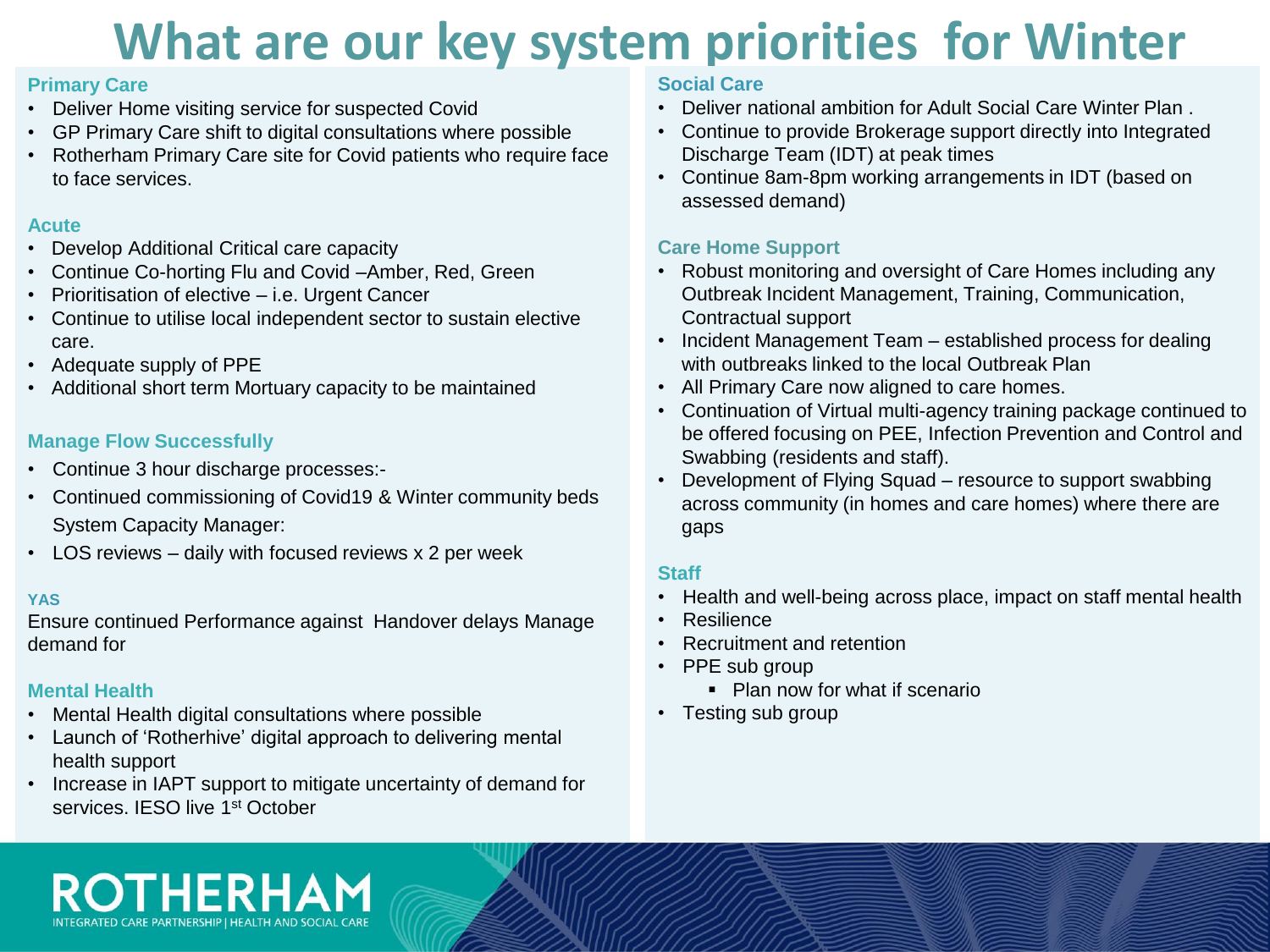# **What we are we worried about/key challenges**

- Risk of further bed reductions Due to cohorting flu and covid19
- Pressure on social care provision Home care / Reablement resource to meet demand
- Workforce challenges Self isolation, Sickness, morale, and mental health
- Unable to recruit to key capacity Acute wards
- Emergency Care Centre (UECC)
- Managing Elective Care, Covid and Winter
- Flu programme
- GP hubs need to be provided in a different way
- Multiple Covid19 outbreaks & flu in community including in care homes